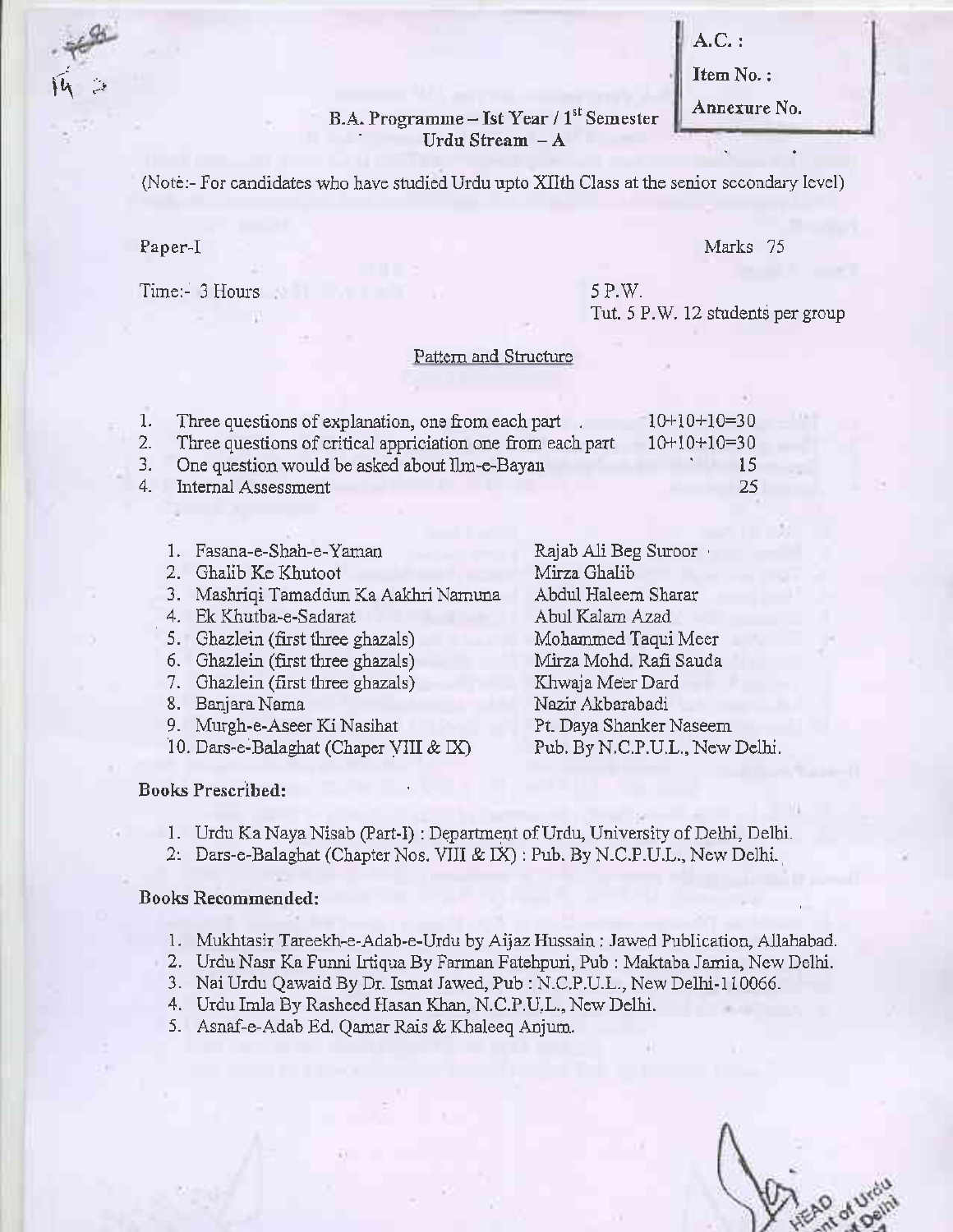### B.A. Programme - Ist Year / 2<sup>nd</sup> Semester Urdu Stream -A

(Note:- For candidates who have studied Urdu upto XIIth Class at the senior secondary level)

Paper-II

f,''

 $\sum_{i=1}^n \frac{1}{i}$ 

Time:- 3 Hours

Marks 75

5 P.W. Tut. 5 P.W. 12 students per group

#### Pattern and Structure

| 1. | Three questions of explanation, one from each part             | $10+10+10=30$ |
|----|----------------------------------------------------------------|---------------|
|    | 2. Three questions of critical appriciation one from each part | $10+10+10=30$ |
|    | 3. One question would be asked about Ilm-e-Bayan               | 15            |
|    | 4. Internal Assessment                                         | -25           |

l. Poos Ki Raat 2. Mureedupur Ka Peer 3, Toba Tek Singh 4. Urdu Insha 5. Ghazlein (first three ghazals) 6. Ghazlein (first three ghazals) 7. Hazrat Hur Ki Shahadat 8. Taraqqi Ki Rahein 9. Lab-e-Sahil Aur Mauj Prem Chand Patras Bukhari Saadat Hasan Manto Rashid Hasan Khan Mirza Ghalib Momin Khaa Momin Meer Anees Altaf Hussain Hali Akbar Allahabadi

10, Dars-e-Balaghat (Chapter No. II) Pub. By N.C.P.U.L., New Delhi.

### Books Prescribed:

1. Urdu Ka Naya Nisab (Part-I) : Department of Urdu, University of Delhi, Delhi.

2. Dars-e-Balaghat (Chapter No. II) : Pub. By N.C.P.U.L., New Delhi.

### Books Recommended:

- 1. Mukhtasir Tareekh-e-Adab-e-Urdu by Aijaz Hussain : Jawed. Publication, Allahabad.
- 2. Urdu Nasr Ka Funni Irtiqua By Farman Fatehpuri, Pub : Maktaba Jamia, New Delhi.
- 3. Nai Urdu Qawaid By Dr. Ismat Jawed, Pub : N.C.P.U.L., New Delhi-110066.
- 4. Urdu Imla By Rașheed Hasan Khan, N.C.P.U.L., New Delhi.

5. Asnaf-e-Adab Ed. Qamar Rais & Khaleeq Aojum.

li.<br>I t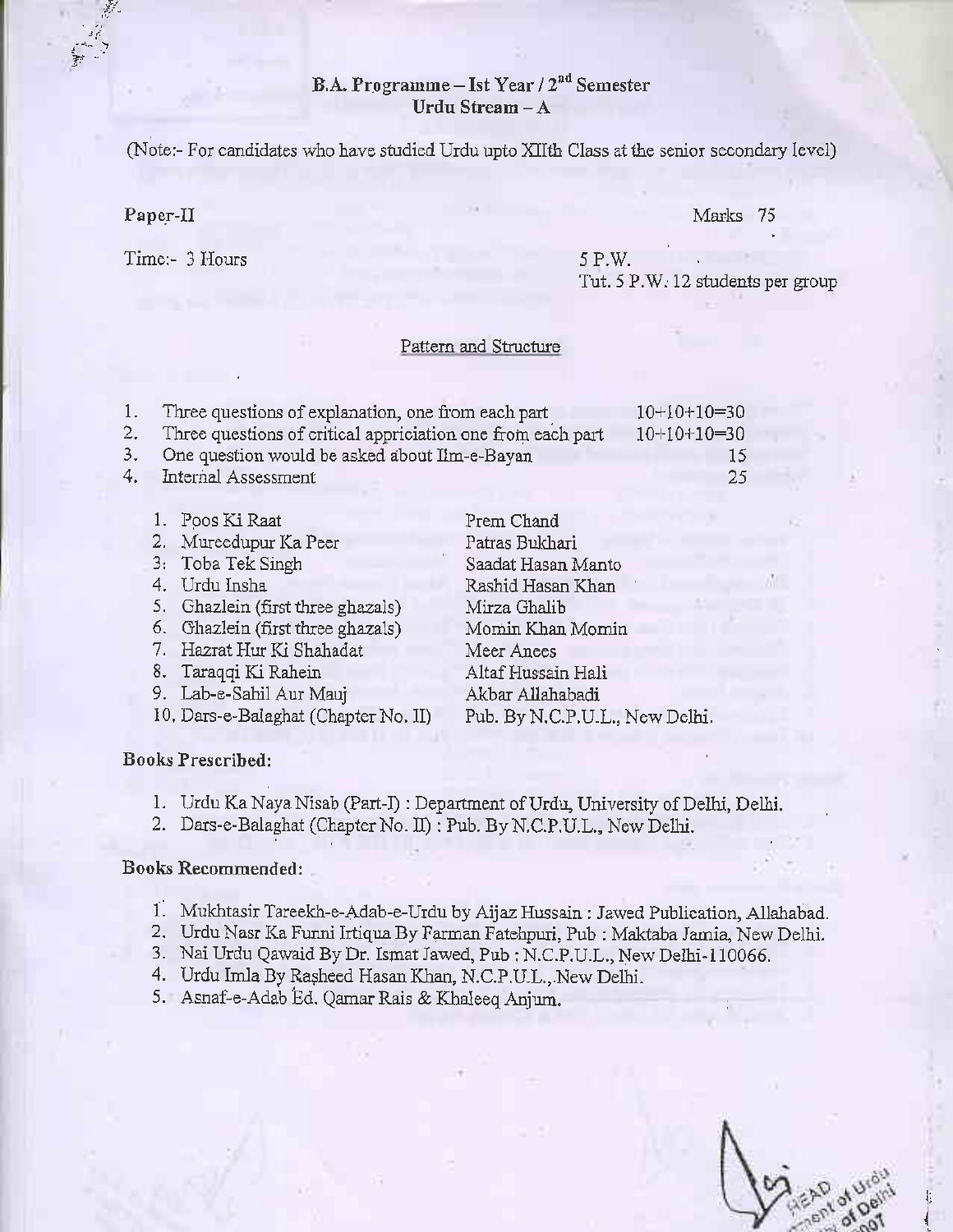### B.A. Programme - IL/III Year / 1st Semester Urdu Stream - A

(Note:- For candidates who have studied Urdu upto XIIth Class at the senior secondary level)

### Paper-III Marks 75

Time:- 3 Hours 5P.W.

Tut. 5 P.W. 12 students per group

### Pattern and Structure

| 1. Three questions of explanation, one from each part          | $10+10+10=30$ |  |
|----------------------------------------------------------------|---------------|--|
| 2. Three questions of critical appriciation one from each part | $10+10+10=30$ |  |
| 3. One question would be asked about Ilm-e-Bayan               | 15            |  |
| 4. Internal Assessment                                         | -25           |  |

| 1. Duniya Ba Ummeed Qayam Hai                | Syed Ahmed Khan        |
|----------------------------------------------|------------------------|
| 2. Mirza Ghalib                              | Altaf Hussain Hali     |
| 3. Sir Syed Marhoom Aur Urdu Literature      | Shibli Naumani         |
| 4. Phool Walon Ki Sair                       | Mirza Farhatullah Baig |
| 5. Mahatma Gandhi Ka Falsafa-e-Hayat         | Aabid Hussain          |
| 6. Ghazlein (first three ghazals)            | Hasrat Mohani          |
| 7. Ghazlein (first three ghazals)            | Jigar Muradabadi       |
| 8. Ghazlein (first three ghazals)            | Firaq Gorakhpuri       |
| 9. Shua-e-Ummeed                             | Mohd. Iqbal            |
| 10. Shikast-e-Zindan Ka Khwab                | Josh Maleeh Abadi      |
| 11. Dars-e-Balaghat (Chapter Nos. VIII & IX) | N.C.P.U.L., New Delhi  |

### Books Prescribed:

- 1. Urdu Ka Naya Nisab (Part-II): Department of Urdu, University of Delhi, Delhi,
- 2. Dars-e-Balaghat (Chapter Nos. VIII & IX) : Pub. By N.C.P.U.L., New Delhi.

- 1. Mukhtasir Tareekh-e-Adab-e-Urdu by Aijaz Hussain : Jawed Publication, Allahabad.
- 2. Nai Urdu Qawaid By Dr. Ismat Jawed Pub. N.C.P.U.L., New Delhi.
- 3. Urdu Imla By Rasheed Hasan Khan, N.C.P.U.L., New Delhi.
- 4. Meer Amman Say Abdul Haque Tak by Syed Abdullah.
- 5. Urdu Nazm Ka Funni Irtiqua Ed. Farman Fatehpuri Pub. By Maktaba Jamia, Delhi.

Treas av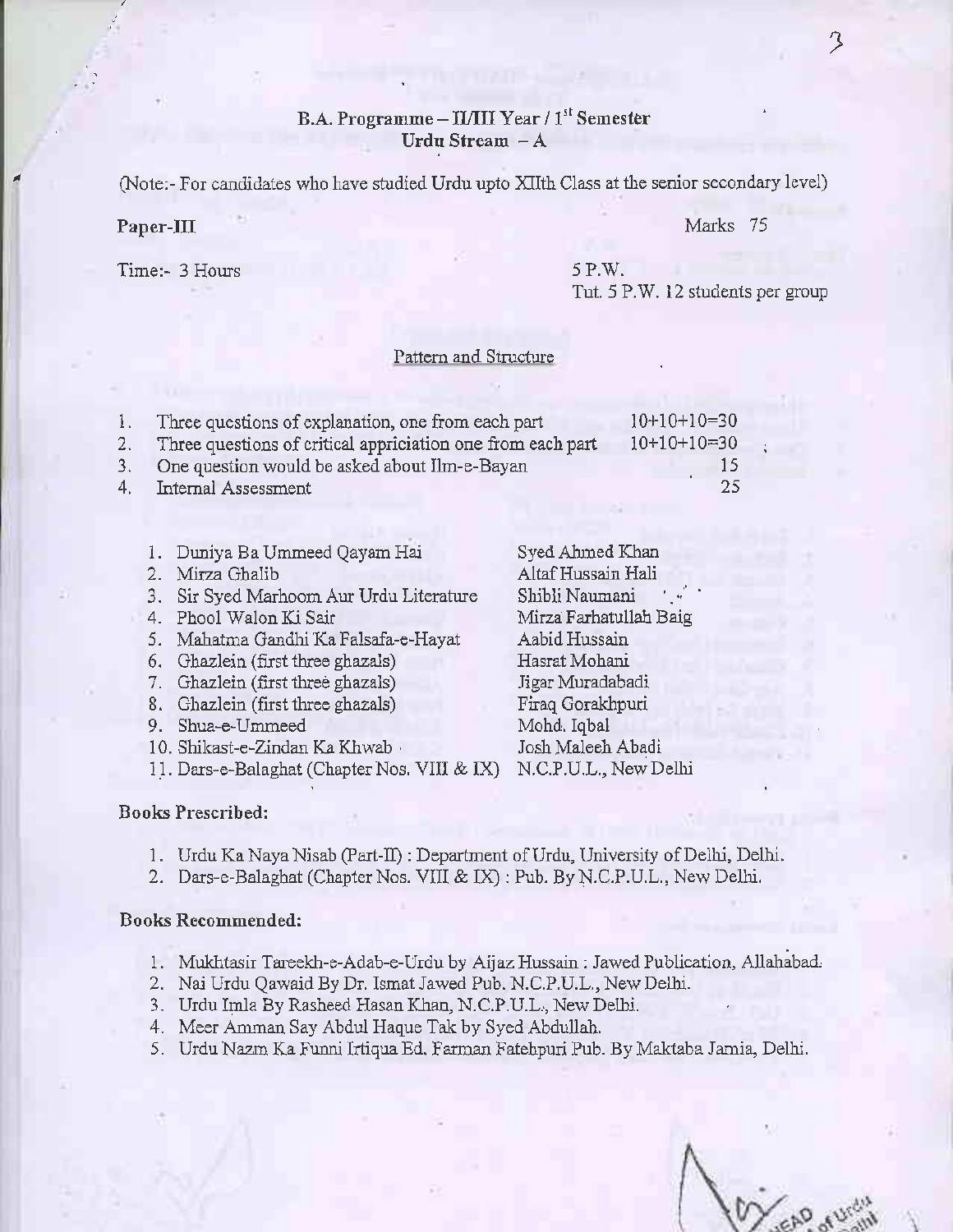### B.A. Programme - II/III Year / 2<sup>nd</sup> Semester Urdu Stream  $-A$

(Note:- For candidates who have studied Urdu upto XIIth Class at the senior secondary level)

### Paper-fV

Marks 75

Time:- 3 Hours

| 5 P.W. |                                   |
|--------|-----------------------------------|
|        | Tut. 5 P.W. 12 students per group |

### Pattern and Structure

|    | Three questions of explanation, one from each part<br>Three questions of critical appriciation one from each part | $10+10+10=30$<br>$10+10+10=30$ |
|----|-------------------------------------------------------------------------------------------------------------------|--------------------------------|
| 2. |                                                                                                                   | 15                             |
|    | One question would be asked about Ilm-e-Bayan<br>Internal Assessment                                              | 25                             |

| 1. Do Adabi Dabistan                 | Hafeez Alkabir        |
|--------------------------------------|-----------------------|
| 2. Bichchu Phoophi                   | Ismat Chughtai        |
| 3. Ghazal Aur Uski Haiyat            | Akhtar Ansari         |
| Anandi                               | Ghulam Abbas          |
| Carmen                               | Qurratul Ain Hyder    |
| 6. Ghazlein (first three ghazals)    | Faiz Ahmed Faiz       |
| 7. Ghazlein (first three ghazals)    | Nasir Kazmi           |
| 8. Aey Ishq Kahin Le Chal            | Akhtar Shirani        |
|                                      | Faiz Ahmed Faiz       |
| 9. Mujh Se Pehli Si Mohabbat         | Akhtar-ul Iman        |
| 10. Dasna Station Ka Musafir         | N.C.P.U.L., New Delhi |
| 11. Dars-e-Balaghat (Chapter No. II) |                       |

### Books Prescribed:

- l. Urdu Ka Naya Nisab (Part-II) : Department of Urdu, University of Delhi, Delhi.
- 2. Dars-e-Balaghat (Chapter Nos. II) : Pub, By N.C.P.U.L., New Delhi.

- 1. Mukhtasir Tareekh-e-Adab-e-Urdu by Aijaz Hussain : Jawed Publication, Allahabad.
- 2. Nai Urdu Qawaid By Dr. Ismat Jawed Pub, N.C.P.U.L., New Delhi.<br>3. Urdu Imla By Rasheed Hasan Khan, N.C.P.U.L., New Delhi.
- 
- 4. Meer Amman Say Abdul Haque Tak by Syed Abdullah.
- 5. Urdu Nazm Ka Funni Irtiqua Ed. Farman Fatehpuri Pub. By Maktaba Jamia, Delhi.

 $: 12^{2}$ ,  $560^{\circ}$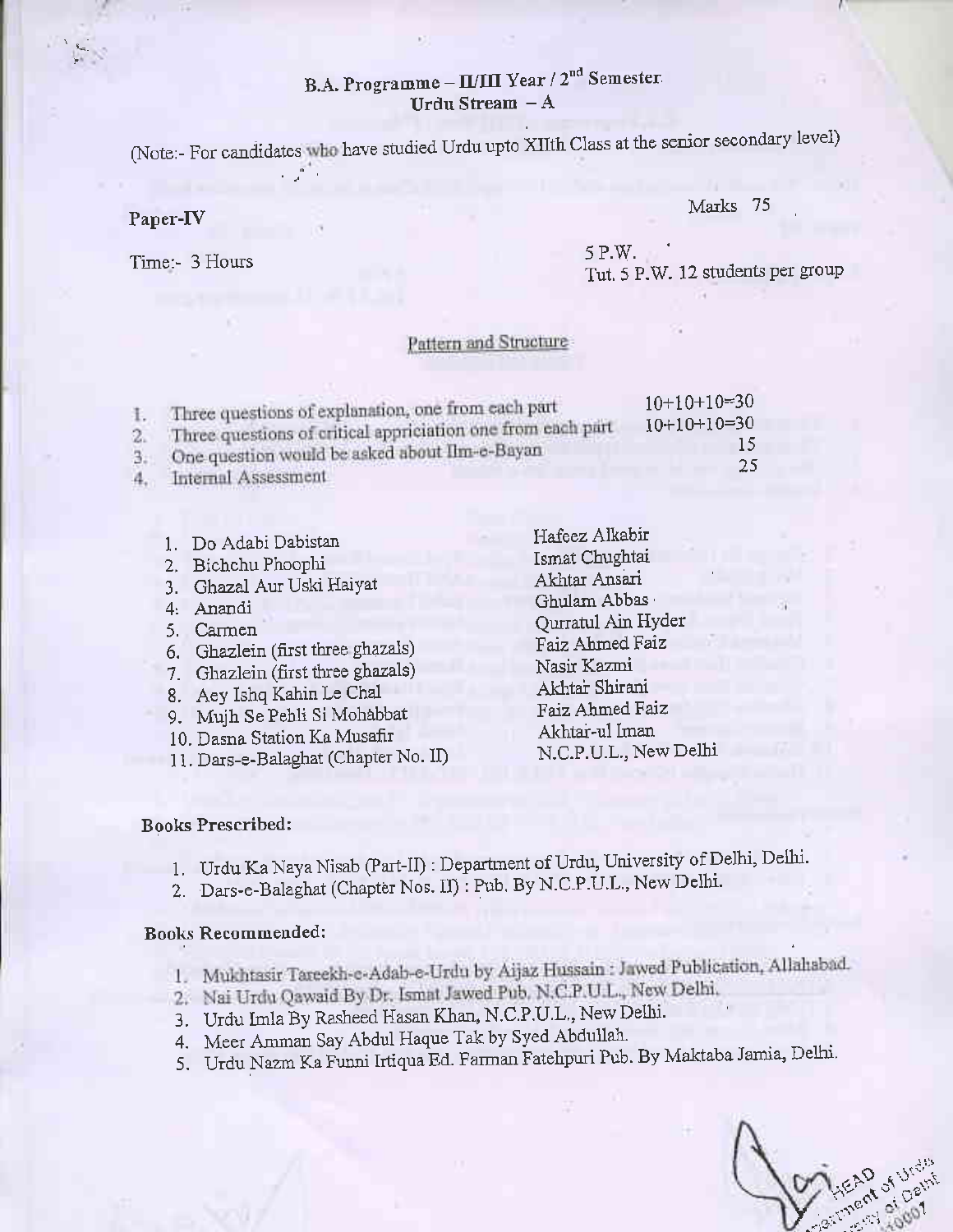### B.A. Programme  $-$  Ist Year / 1<sup>st</sup> Semester Urdu Stream - B

(Note:- For candidates who have studied Urdu upto Xth Class at the senior secondary level)

### Paper-I

Marks 75

Time:- 3 Hours

## 5 P.V/.

Tut. 5 P.W. 12 students per group

### Pattern and Structure

| ī. | Three questions of explanation, one from each part          | $10+10+10=30$ |  |
|----|-------------------------------------------------------------|---------------|--|
|    | Three questions of critical appriciation one from each part | $10+10+10=30$ |  |
|    | One question would be asked about Ilm-c-Bayan               | 15            |  |
|    | Internal Assessment                                         | 25            |  |
|    |                                                             |               |  |

1. Tahzzebul Akhlaque Ke Maqasid Sir Syed Ahmad Khan 2. Ghalib Ke Khutut<br>
2. Amarat-o-Darya Dili Ke Kamamay Mohammad Husain Azad 3. Amarat-o-Darya Dili Ke Kamamay 4. Shairi Ki Haqeeqat Shibli Nomani 5. Nai Aur Purani Tehzeeb Ki Takkar Farhat Ullah Baig 6. Ghazlein (first three ghazals) Mohammed Taqui Meer 7. Ghazlein (first three ghazals) Mirza Ghalib 8. Ghazlein (first three ghazals) Shaikh Ibraheem Zauq<br>9. Muflisi Nazeer Akharabadi Nazeer Akbarabadi 10. Sher Se Khitab Altaf Husain Hali<br>11. Darse Balaghat (Chaper No. II) Pub. By N.C.P.U.I Pub. By N.C.P.U.L., New Delhi

### Books Prescribed:

- 1. Urdu Nasr-o-Nazm Ka Intekhab (Part-I) : Department of Urdu, University of Delhi, Delhi.
- 2. Dars-e-Balaghat (Chapter Nos. II) : Pub. By N.C.P.U.L., New Delhi.

- 1. Urdu Adab Ki Tareekh by Noor ul Hasan Naqvi.
- 2. Wali Say Iqbal Tak by Syed Abdullah, Saqi Book Depot, Delhi.
- 3. Wajhi Say Abdul Haque Tak by Syed Abdullah, Saqi Book Depot, Delhi.
- 4. Insha Aur Talaffuz by Rasheed Hasan Khan, Maktaba Payame Taleem, New Delhi.
- 5. Nai Urdu Qawaid By Ismat Jawed Pub : N.C.P.U.L., New Delhi.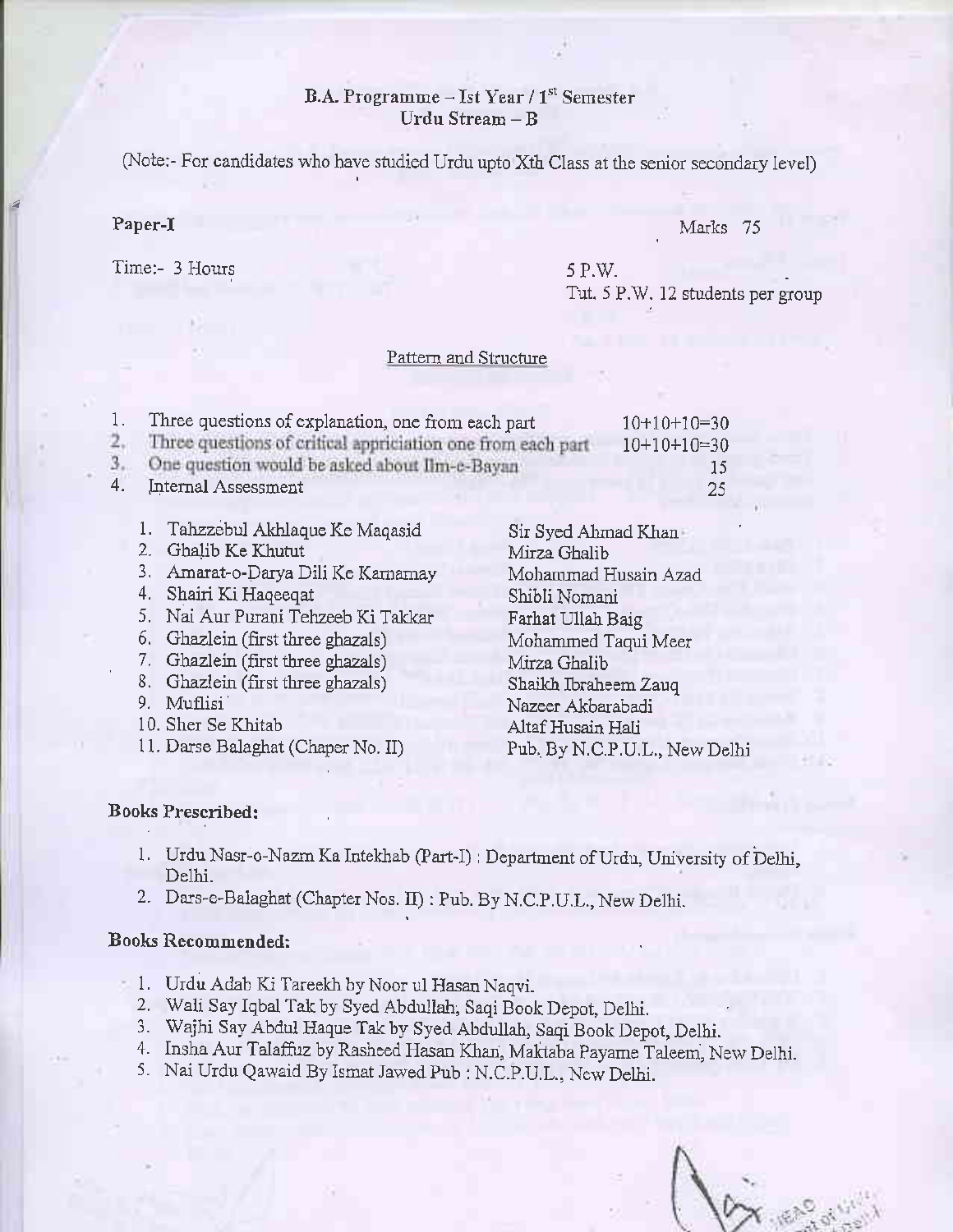### B.A. Progranne - Ist Year /2nd Semester Urdu Stream \_B

(Note:- For candidates who have studied Urdu upto Xth Class at the senior secondary level)

### Paper-II

Time:- 3 Hours

### Marks 75

5 P.W. Tut. 5 P.W. 12 students per group

### Pattern and Structure

|      | Three questions of explanation, one from each part          | $10+10+10=30$ |
|------|-------------------------------------------------------------|---------------|
| 2. . | Three questions of critical appriciation one from each part | $10+10+10=30$ |
| 3.   | One question would be asked about Ilm-e-Bayan               | 15            |
| 4.   | Internal Assessment                                         | 25            |

| 1. Bade Ghar Ki Beti                  | Prem Chand                    |
|---------------------------------------|-------------------------------|
| 2. Diya Salai                         | Khwaja Hasan Nizami           |
| 3. Adab Mein Qaumi Yakjehti           | Masood Hussain Khan           |
| 4. Nasr Aur Uski Qismein              | Hafeez Siddiqui               |
| 5. Alfaz Aur Talaffuz                 | Rasheed Hasan Khan            |
| 6. Ghazlein (first three ghazals)     | Momin Khan Momin              |
| 7. Ghazlein (first three ghazals)     | Dagh Dahalvi                  |
| 8. Barish Ka Pahla Qatra              | Ismail Merathi                |
| 9. Ramayan Ka Ek Seem                 | Brij Narayan Chakbast         |
| 10. Qata (Tareeq-e-Amal Pe Waz)       | Akbar Allahabadi              |
| 11. Darse Balaghat (Chapter No. VIII) | Pub. By N.C.P.U.L., New Delhi |

### Books Prescribed:

- 1. Urdu Nasr-o-Nazm Ka Intekhab (Part-I) : Department of Urdu, University of Delhi, Delhi.
- 2. Dars-e-Balaghat'(Chapter Nos. VIII) : Pub. By N.C.P.U.L., New Delhi.

- l. Urdu Adab Ki Tareekh by Noor ul Hasan Naqvi.
- 2. Wali Say Iqbal Tak by Syed Abdullah, Saqi Book Depot, Delhi.
- 3. Wajhi Say Abdul Haque Tak by Syed Abdullah, Saqi Book Depot, Delhi,
- 4. Insha Aur Talaffuz by Rasheed Hasan Khan, Maktaba Payame Taleem, New Delhi. 5. Nai Urdu Qawaid By Ismat Jawed Pub : N.C.P.U.L., New Delhi.
- 

HEAU of Urdi<br>The partment of Del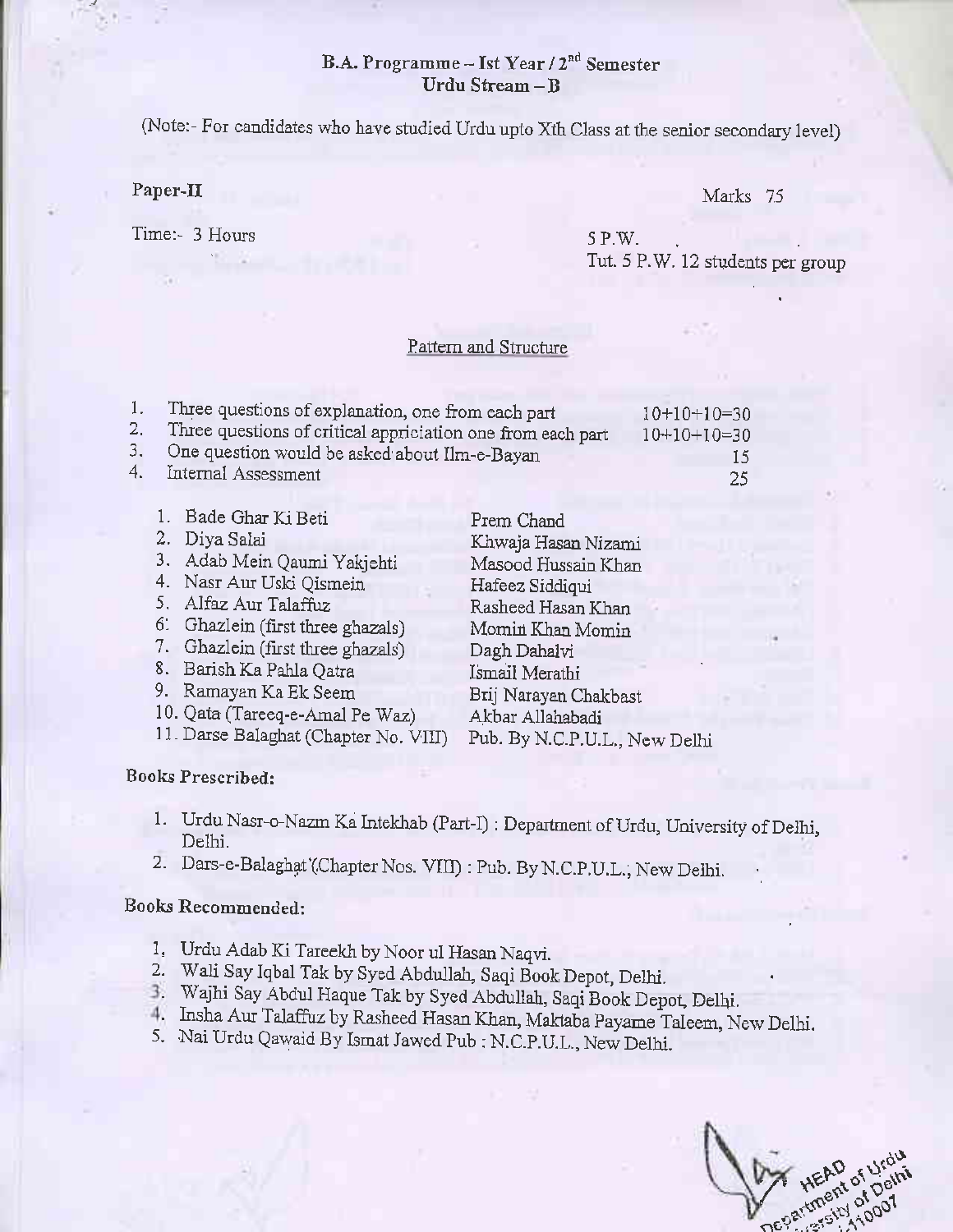### B.A. Programme - II/III Year / 1st Semester Urdu Stream - B

(Note:- For candidates who have studied Urdu upto Xth Class at the senior secondary level)

### Marks 75

 $\overline{\phantom{a}}$ 

#### Paper-III

Time:- 3 Hous

5 P.W. Tut. 5 P.W. 12 students per group

### Pattern and Structure

| Three questions of explanation, one from each part                                          | $10+10+10=30$<br>$10+10+10=30$ |
|---------------------------------------------------------------------------------------------|--------------------------------|
| Three questions of critical appriciation one from each part                                 |                                |
| One question would be asked about Ilm-e-Bayan                                               |                                |
| $T_{\text{r}}$ $\sim$ $\sim$ $\alpha$ $\approx$ $\alpha$ $\approx$ $\alpha$ $\approx$ $\pi$ |                                |

- 4. Internal Assessment
	- 1: Buri Shairi Ke Nuqsan
	- 2. Urdu Literature Ke Anasire Khamsa
	-
	- 3. Aag<br>4. Qual-e-Faisal
	- 5. Savery Jo Kal Aankh Meri Khuli
	- 6. Ghazlein (first three ghazals)
	- 7. Ghazlein (first three ghazals)
	- 8. Ghazlein (first three ghazals)
	- 9. Chand Aur Taare
	- 10. Kisan
	- 11. Darse Balaghat (Chapter No. III & IV)

Altaf Hussin Hali Mehdi Afadi Zaka-Ullah Dahlvi Abul Kalam Azad Patras Bukhari Shaad Azeemabadi Fani Badayuni Asghar Gondvi Mohd. Iqbal Josh Maleehabadi Pub. By N.C.P.U.L, New Delhi

### Books Prescribed:

- l, Urdu Nasr-o-Nazm Ka Intekhab (Part-II): Department of Urdu, University of Delhi,
- Delhi.<br>2. Dars-e-Balaghat (Chapter Nos. III & IV): Pub. By N.C.P.U.L., New Delhi.

- 1. Urdu Adab Ki Tareekh by Noor ul Hasan Naqvi, Educational Book House, Aligarh.
- 2. Insha Aur Talaffuz : Rasheed Hasan Khan, Maktaba Payame Taleem, New Delhi.
- 
- 3. Nai Urdu Qawaid : By Ismat Jawed Pub. N.C.P.U.L., New Delhi.<br>4. Wali Say Iqbal Tak by Syed Abdullah Pub : Saqi Book Depot, Delhi.
- 4. Wali Say Iqbal Tak by Syed Abdullah Fub . Saqi Book : Saqi Book Depot, 5. Meer Amman Say Abdul Haque Tak by Syed Abdullah Pub : Saqi Book Depot, Delhi.

 $3U_{\rm A}$  0.6.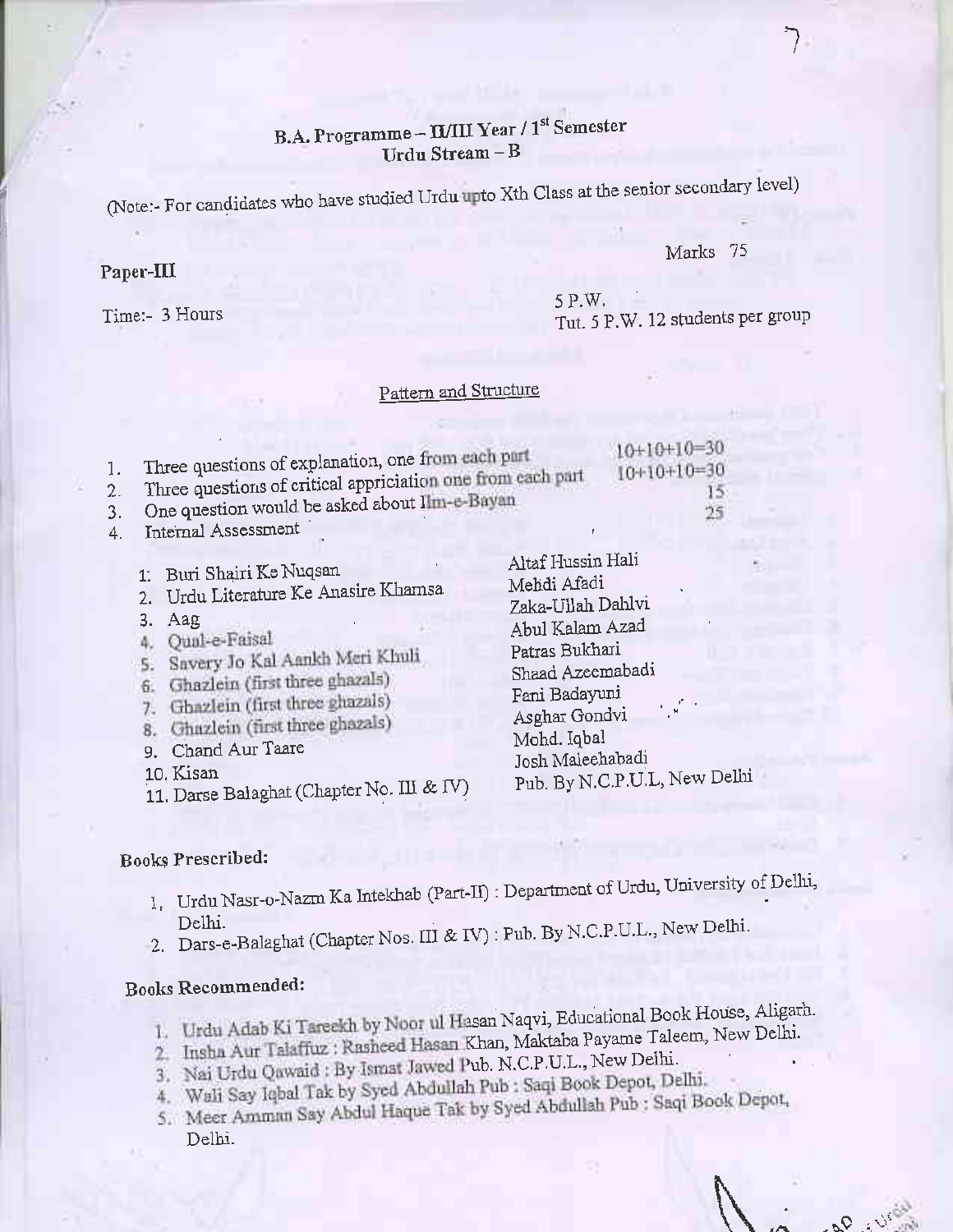### B.A. Programme - II/III Year / 2<sup>nd</sup> Semester Urdu Stream - B

(Note:- For candidates who have studied Urdu upto Xth Class at the senior secondary level)

### Paper-fV

Time:- 3 Hours

### Marks 75

5 P.W. Tut. 5 P.W, 12 students per group

### Pattern and Structure

| Three questions of explanation, one from each part<br>Three questions of critical appriciation one from each part | $10+10+10=30$<br>$10+10+10=30$ |
|-------------------------------------------------------------------------------------------------------------------|--------------------------------|
| One question would be asked about Ilm-e-Bayan                                                                     | 15                             |
| Internal Assessment                                                                                               | 25                             |

| Lajwanti<br>2. Naya Qanoon<br>3. Charpai<br>4. Qalandar<br>5. Ghazlein (first three ghazals)<br>6. Ghazlein (first three ghazals)<br>7. Raat Aur Rail<br>8. Toota Hua Sitara<br>9. Paiman-E-Wafa | Rajinder Singh Bedi<br>Saadat Hasan Manto<br>Rasheed Ahmad Siddiqi<br>Qarratul-Ain Hyder<br>Hasrat Mohani<br>Majrooh Sultanpuri<br>Majaz Lucknowi<br>Sardar Jafri |
|--------------------------------------------------------------------------------------------------------------------------------------------------------------------------------------------------|-------------------------------------------------------------------------------------------------------------------------------------------------------------------|
| 10. Darse Balaghat (Chapter No. IX)                                                                                                                                                              | Akhtar-ul-Iman<br>Pub. By N.C.P.U.L., New Delhi                                                                                                                   |
|                                                                                                                                                                                                  |                                                                                                                                                                   |

### Books Prescribed:

- 1. Urdu Nasr-o-Nazm Ka Intekhab (Part-II) : Department of Urdu, University of Delhi, Delhi.
- 2. Dars-e-Balaghat (Chapter Nos. IX) : Pub. By N.C.P.U.L., New Delhi.

- 1. Urdu Adab Ki Tareekh by Noor ul Hasan Naqvi, Educational Book House, Aligarh.
- 2. Insha Aur Talaffuz : Rasheed Hasan Khan, Maktaba Payame Taleem, New Delhi.
- 
- 3. Nai Urdu Qawaid : By Ismat Jawed Pub. N.C.P.U.L., New Delhi.<br>4. Wali Say Iqbal Tak by Syed Abdullah Pub : Saqi Book Depot, Delhi.
- 5. Meer Amman Say Abdul Haque Tak by Syed Abdullah Pub : Saqi Book Depot, Delhi.

HEAD of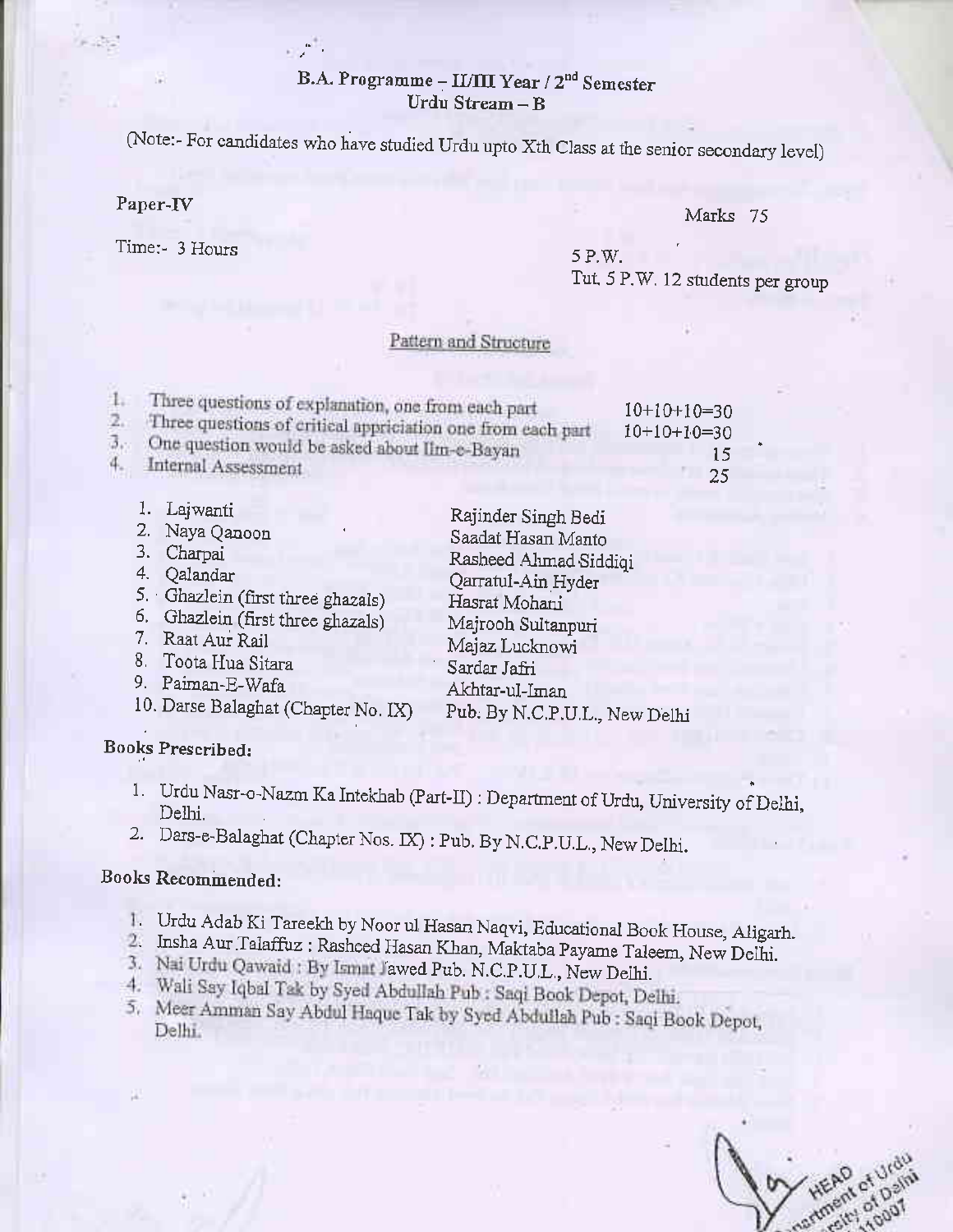### B.A. Programme - Ist Year / 1st Semester Urdu Stream -  $C$

- 
- (i) For those students who have passed Urdu in Class VIII Level.<br>  $(i)$  For candidates who have passed any oriental examination in U For candidates who have passed any oriental examination in Urdu conducted by Jamia-i-Urdu (Aligarh recognized by the Ministry of Education, Govt. of India for the purpose of employment).
- (iii) For candidates whose mother tongue is Urdu but who for some reason could not offer it at School Level (such candidates will go through a test by teacher in charge of Urdu Department concerned college).

Marks 75

### Time:- 3 Hours

t

e

### Pattern and Structure

|     | Three questions of explanation, one from each part<br>Three questions of critical appriciation one from each part | $10+10+10=30$<br>$10+10+10=30$ |
|-----|-------------------------------------------------------------------------------------------------------------------|--------------------------------|
| 3.7 | One question would be asked about Ilm-e-Bayan                                                                     | 15                             |
|     | 4. Internal Assessment                                                                                            | 25                             |

| 1. Sair Pehle Darwesh Ki           | Meer Amman Dehlavi                      |
|------------------------------------|-----------------------------------------|
| 2. Ghalib Ke Khutoot               | Mirza Ghalib                            |
| 3. Kahili                          | Sir Syed Ahmad Khan                     |
| 4. Mirza Zahir Daar Beg            | Nazeer Ahmad                            |
| 5. Adab Kise Kehte Hain            | Athar Pervez                            |
| 6. Ghazlein                        | Hasrat Mohani                           |
| 7. Ghazlein                        | Jigar Muradabadi                        |
| 8. Ghazlein                        | Firaq Gorakhpuri                        |
| 9. Aadmi Nama                      | Nazeer Akbar Abadi                      |
| 10. Hunar Ka Jahan Garm Bazaar Hai | Altaf Husain Hali                       |
| 11. Urdu Sarf (Chapter No. 1-2)    | By Mohammed Ansarullah Pub. Educational |
|                                    | Book House, Aligarh.                    |
|                                    |                                         |

- 1. Asnaf-e-Adab Ed. Qamar Rais & Klaieeq Anjum.
- 2. Urdu Ki Kahani By Ehtisham Hussain, N.C.P.U.L,, New Delhi.
- 3. Imla Nama Ed. G.C. Narang, \.C.P.U.L., New Delhi.
- 4. Urdu Adab Ki Eak Sadi by Syed Abdullah.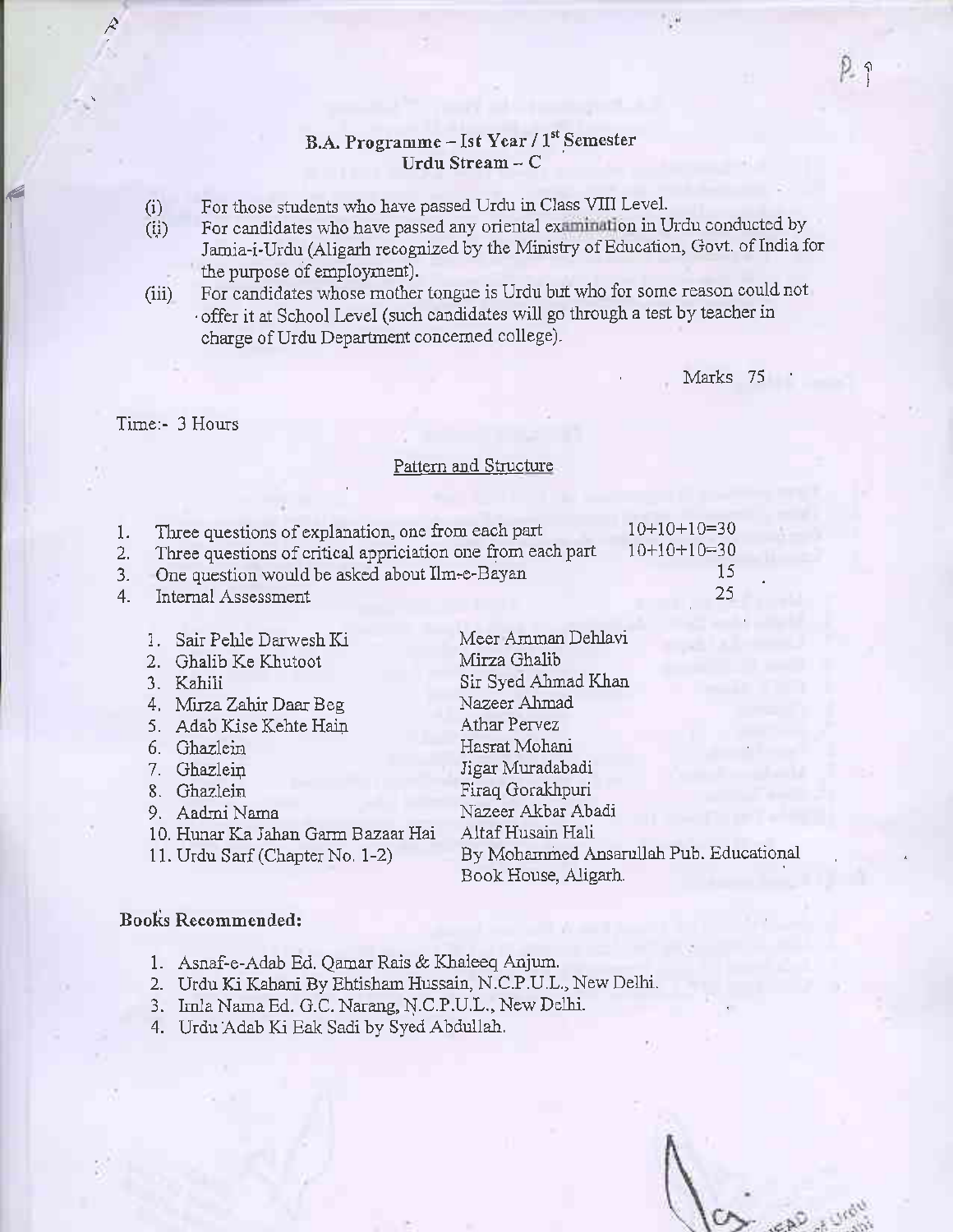### B.A. Programme - Ist Year  $/2^{nd}$  Semester Urdu Stream  $-C$

- For those students who have passed Urdu in Class VIII Level. (i)
- For candidates who have passed any oriental examination in Urdu conducted by Jamia-i-Urdu (Aligarh recognized by the Ministry of Education, Govt. of India for the purpose of employment).  $(ii)$
- (iii) For candidates whose mother tongue is Urdu but who for some reason could not offer it at School Level (such candidates will go through a test by teacher in charge of Urdu Department concerned college).

### Marks 75

 $\mathfrak{f}_{\lambda}$ 

### Time:- 3 Hours

### Pattern and Structure

|    | Three questions of explanation, one from each part          | $10+10+10=30$ |
|----|-------------------------------------------------------------|---------------|
| 2. | Three questions of critical appriciation one from each part | $10+10+10=30$ |
|    | One question would be asked about Ilm-e-Bayan               |               |
| 4. | Internal Assessment                                         | 25            |

- 1. Matya Burj Ke Halaat
- 2. Mujhe Mere Doston Se Bachao
- 3. Cinema Ka Ishque
- 4: Jeene Ka Saleequa
- 5. Hajj-e,Akbar
- 6. Ghazlein
- 7. Ghazlein
- 8. Farzi Lateefa
- 9. Maadar-e-Watan .
- 10. Naya Shivala
- 1 1. Urdu Sarf (Chapter No. 3)

Abdul Haleem Sharar Sajjad Hyder Yeldaram Patras Bukhari Abul Kalam Azad Prem Chand Ibn-e-Irsha Parveen Shakir Akbar Allahabadi Dwga Sahai Suroor Jahanabad Dr. Mohammad Iqbal By Mohanrned Ansarullah pub. Educationai Book House, Aligarh.

- 1. Asnaf-e-Adab Ed. Qamar Rais & Khaleeq Anjum.
- 2. Urdu Ki Kahani By Ehtisham Hussain, N.C.P.U.L., New Delhi.<br>3. Imla Nama Ed. G.C. Narang, N.C.P.U.L., New Delhi. 4. Urdu Adab Ki Eak Sadi by Syed Abdullah.
- 
- 

extinem of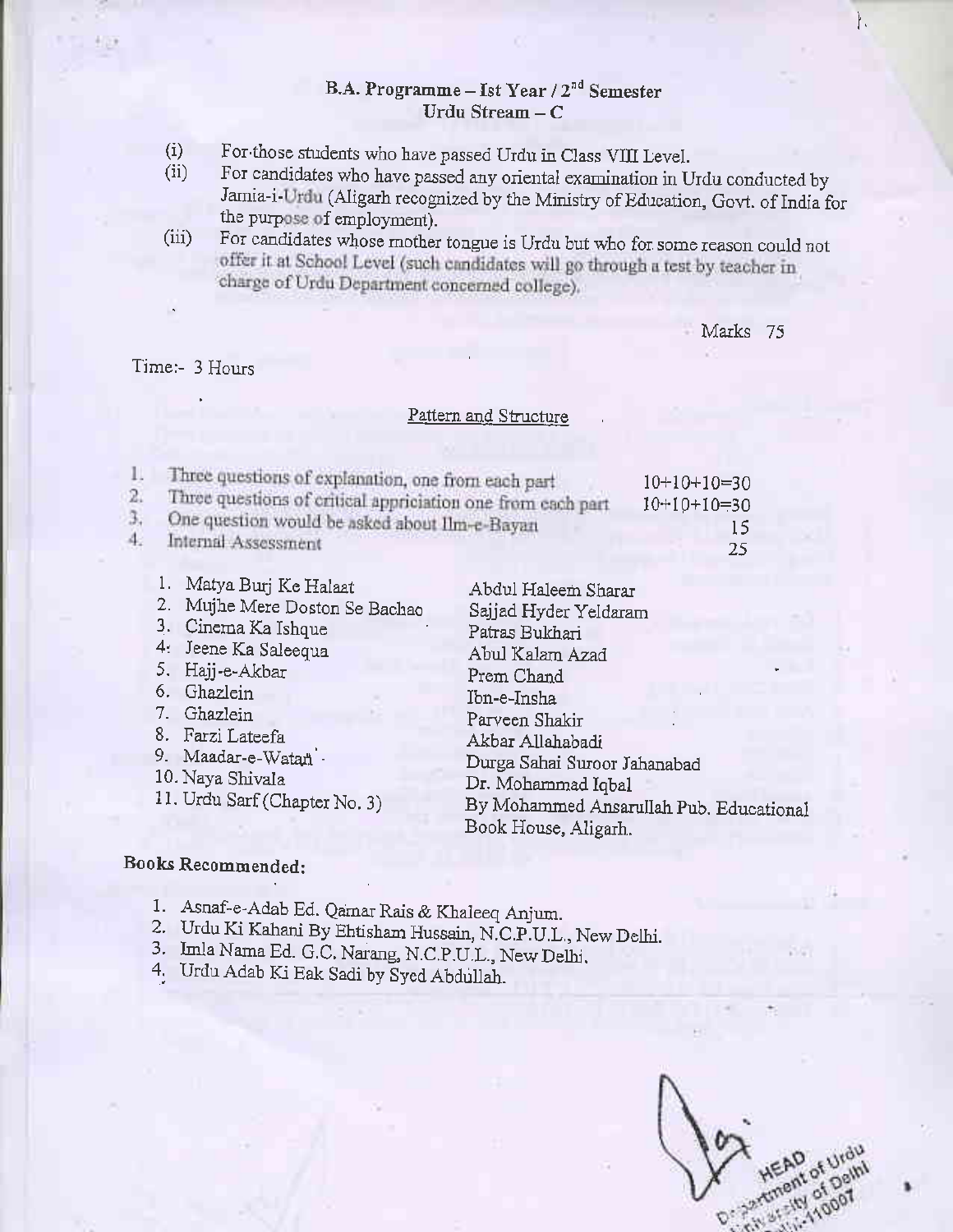### B.A. Programme - IL/III Year / 1<sup>st</sup> Semester Urdu Stream - C

- (i) For those students who have passed Urdu in Class VIII Level.
- (ii) For candidates who have passed any oriental examination in Urdu conducted by Jamia-i-Urdu (Aligarh recognized by the Ministry of Education, Govt. of India for the purpose of employment).
- (iii) For candidates whose mother tongue is Urdu but who for some reason could not offer it at School Level (such candidates will go through a test by teacher in charge of Urdu Department concerned college).

Marks 75

#### Time:- 3 Hours

/:

fr

### Pattern and Structure

|    | 1. Three questions of explanation, one from each part          | $10+10+10=30$ |
|----|----------------------------------------------------------------|---------------|
|    | 2. Three questions of critical appriciation one from each part | $10+10+10=30$ |
|    | 3. One question would be asked about Ilm-e-Bayan               | 15            |
| 4. | Internal Assessment                                            | -25           |
|    |                                                                |               |

- 1. Rasm-o-Riwaj
	- 2. Zamin Ki Hikayat<br>3. Ek Yaadgar Wasiyat
	-
	- 4. Machchar
	- 5. Aakhri Qadam
	- 6. Ghazlein
	- 7. Ghazlein
	- 8. Ghazlein
	- 9. Badli Ka Chand
	- 10. O Des Se Aane Wali Bata
	- ii. Urdu Nahav (chapter

Sir Syed Ahmad Khan Zakaullah Dehlavi Jawahar lal Nehru Khwaja Hasau Nizani Zakir Hussain Mirza Ghalib Shaikh lbraleem Zauq Khwaja Hyder Ali Atish Josh Maleehabadi Akther Sheerani By Mohd. Aosarullah : Educational Book House, Aligarh.

- 1. Urdu Adab Ki Tareekh by Noor-ul-Hasari Naqvi.
- 2. Meer Amman Say Abdul Haque Tak by Syed Abdullah.
- 3. Urdu Kaisay Likhein by Rasheed Hasar Khan.
- 4. Ghazal Sara By Majnoon Gorakhpun.